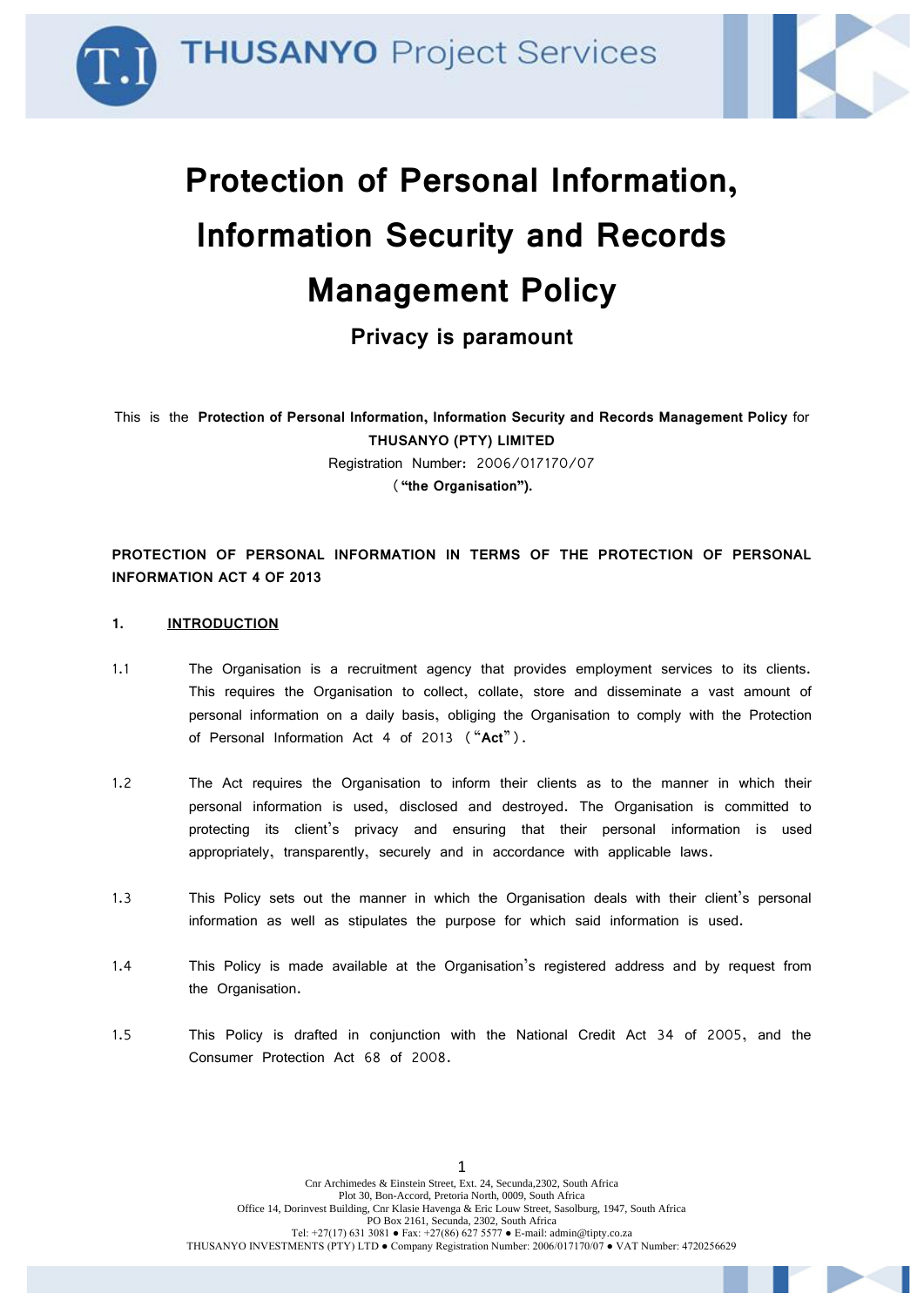

#### **2. BACKGROUND AND PURPOSE**

#### 2.1 **What is the purpose of the Act (POPIA)?**

- 2.2 The aim of the Act is to ensure the right of South African citizens to the privacy of personal information and to regulate all organisations that collect, store and disseminate personal information.
- 2.3 Personal information may only be processed if the process meets the conditions of the Act.
- 2.4 There are **8 (eight) distinct conditions** which organisations need to meet to be acting lawfully:
- 2.4.1 **accountability;**
- 2.4.2 **processing limitation;**
- 2.4.3 **purpose specification;**
- 2.4.4 **use limitation;**
- 2.4.5 **information quality;**
- 2.4.6 **openness;**
- 2.4.7 **security safeguards; and**
- 2.4.8 **individual/data subject participation.**
- 2.5 **What is "personal information"?**
- 2.6 Personal information means any information relating to an identifiable natural person (and existing juristic persons where applicable), including information relating to:
- 2.6.1 race, gender, sex, pregnancy, marital status, mental health, well-being, disability, religion, belief, culture, language and birth;
- 2.6.2 education, medical, financial, criminal or employment;
- 2.6.3 identity number, electronic and physical addresses, telephone numbers and on-line identifiers;
- 2.6.4 biometric information;
- 2.6.5 personal opinions, views or preferences; and
- 2.6.6 correspondence sent by a person implicitly or explicitly of a personal nature or confidential.
- 2.7 An organisation may not process the personal information of a child (under 18) unless the processing:
- 2.7.1 is carried out with the consent of the legal guardian;
- 2.7.2 is necessary to establish, exercise or defence of a right or obligation in law;
- 2.7.3 is necessary for historical, statistical or research purposes; or
- 2.7.4 is information that is deliberately been made public by the child with the consent of the guardian.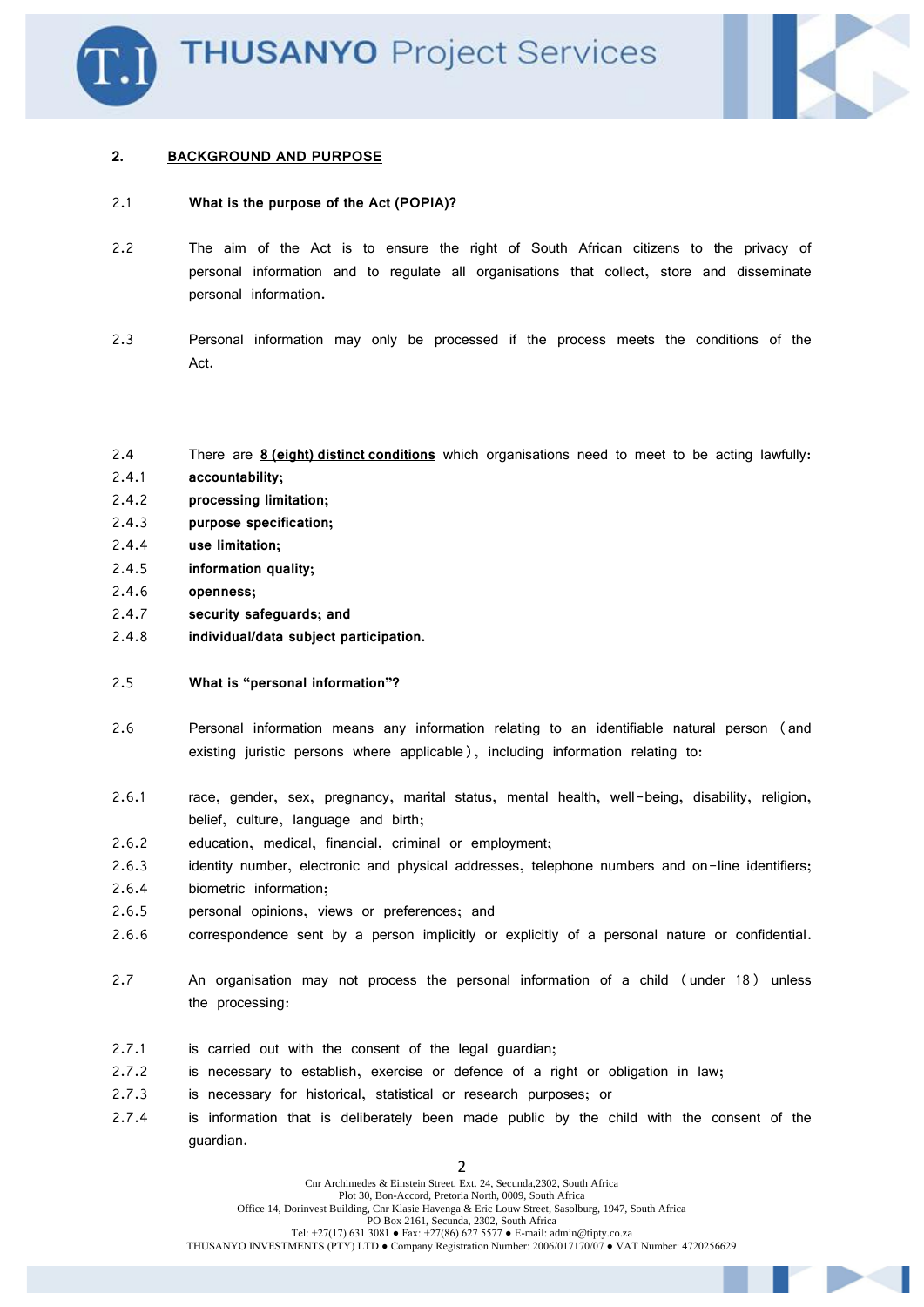



#### 2.8 **What is processing personal information?**

- 2.9 Processing means any operation or activity, or set of activities, by automatic means or otherwise, including:
- 2.9.1 collecting, receiving, recording, collating, storing, updating, modifying, retrieving or use;
- 2.9.2 disseminating by means of transmission, distribution or any other means; or
- 2.9.3 merging, linking, restricting, erasing or destructing of information.

#### 2.10 **Who must comply?**

2.10.1 All public and private bodies (natural and juristic persons) must comply.

#### 2.11 **What does compliance mean?**

- 2.11.1 Accountability
- 2.11.1.1 Organisations must assign responsibility to ensure compliance with the Act to a suitable person or persons.
- 2.11.1.2 Each organisation has an "**information officer**". This will be the same person who has been appointed by the organisation as head in terms of the Promotion of Access to Information Act, i.e. the CEO or equivalent.
- 2.11.1.3 The information officer, together with an executive team/board, should decide on and record the POPI policy and procedure (this policy).
- 2.11.1.4 The information officer must appoint a "data controller" or a number of data controllers who decide:
- 2.11.1.4.1 the purpose of the data processing; and
- 2.11.1.4.2 the way the personal information should be processed.
- 2.11.1.5 The data controllers should be management who execute the POPI policy and procedure. 2.11.1.6 "Data processor/s" perform the processing administration/function (e.g. data capturing etc).
- 2.11.2 Processing limitation
- 2.11.2.1 Personal information may only be processed if it is:
- 2.11.2.1.1 adequate, relevant and necessary for the purpose for which it is processed;
- 2.11.2.1.2 with the consent of the data subject;
- 2.11.2.1.3 necessary for the contract to which the data subject is party;
- 2.11.2.1.4 necessary for the protection of a legitimate interest of the data subject
- 2.11.2.1.5 required by law;
- 2.11.2.1.6 necessary to pursue the legitimate interest of the organisation; or

3 Cnr Archimedes & Einstein Street, Ext. 24, Secunda,2302, South Africa Plot 30, Bon-Accord, Pretoria North, 0009, South Africa Office 14, Dorinvest Building, Cnr Klasie Havenga & Eric Louw Street, Sasolburg, 1947, South Africa PO Box 2161, Secunda, 2302, South Africa Tel:  $+27(17)$  631 3081 • Fax:  $+27(86)$  627 5577 • E-mail: admin@tipty.co.za THUSANYO INVESTMENTS (PTY) LTD ● Company Registration Number: 2006/017170/07 ● VAT Number: 4720256629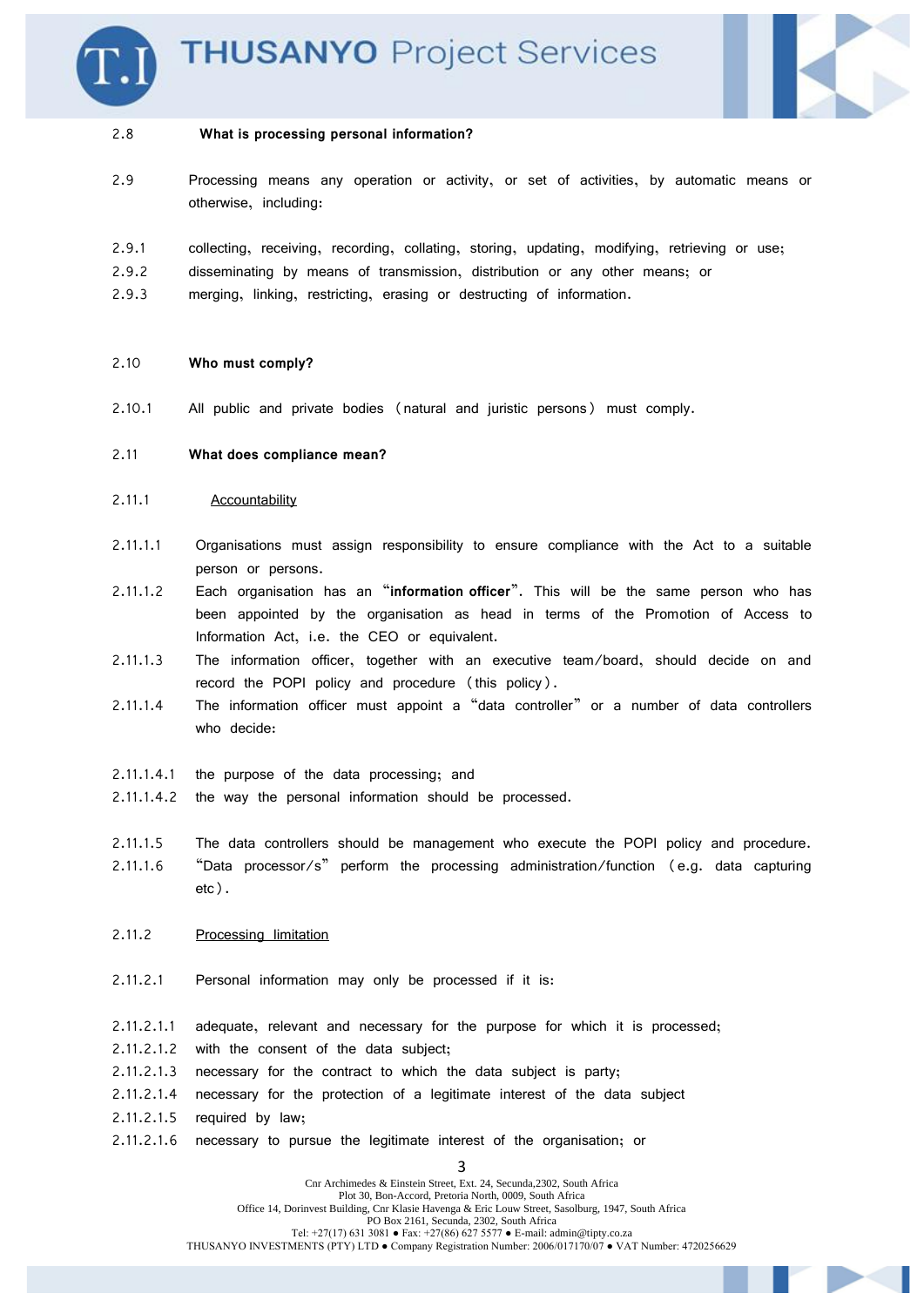



- 2.11.2.1.7 collected directly from the data subject, except in certain circumstances (e.g. in public domain or to do so would defeat the purpose for collecting and processing).
- 2.11.2.2 "**Consent**" must be:
- 2.11.2.2.1 voluntary;
- 2.11.2.2.2 specific; and
- 2.11.2.2.3 informed.
- 2.11.2.3 Informed consent requires that the data subject understand:
- 2.11.2.3.1 what information is being collected/processed;
- 2.11.2.3.2 why the information is being processed;
- 2.11.2.3.3 how the information is to be processed;
- 2.11.2.3.4 where the information is being processed; and
- 2.11.2.3.5 to whom the information is intended to be given.

#### 2.11.3 Purpose specification

2.11.3.1 The data subject must be made aware of the purpose for which the information is being collected ("identified purpose"). This is necessary for giving consent (see above).

#### 2.11.4 Use limitation

- 2.11.4.1 Information/records may only be kept for as long as it is necessary to achieve the identified purpose. There are some statutory record keeping periods which may exceed this.
- 2.11.4.2 After this retention period the responsible person must delete or destroy such information as soon as reasonably possible.
- 2.11.4.3 If the purpose changes (e.g. something else occurs that could use the same information again for this alternative purpose), it may be necessary to inform the data subject and get consent again.

#### 2.11.5 Information quality

- 2.11.5.1 Information must be as accurate as possible, complete and updated if necessary.
- 2.11.5.2 Information must be available to the data subject to verify/object to the accuracy thereof.
- 2.11.6 Openness
- 2.11.6.1 The Organisation must take reasonable practical steps to ensure that the data subject is aware of what personal information is being collected, stored and used, whether or not collected directly from the data subject.

 $\Lambda$ Cnr Archimedes & Einstein Street, Ext. 24, Secunda,2302, South Africa Plot 30, Bon-Accord, Pretoria North, 0009, South Africa Office 14, Dorinvest Building, Cnr Klasie Havenga & Eric Louw Street, Sasolburg, 1947, South Africa PO Box 2161, Secunda, 2302, South Africa Tel:  $+27(17)$  631 3081 • Fax:  $+27(86)$  627 5577 • E-mail: admin@tipty.co.za THUSANYO INVESTMENTS (PTY) LTD ● Company Registration Number: 2006/017170/07 ● VAT Number: 4720256629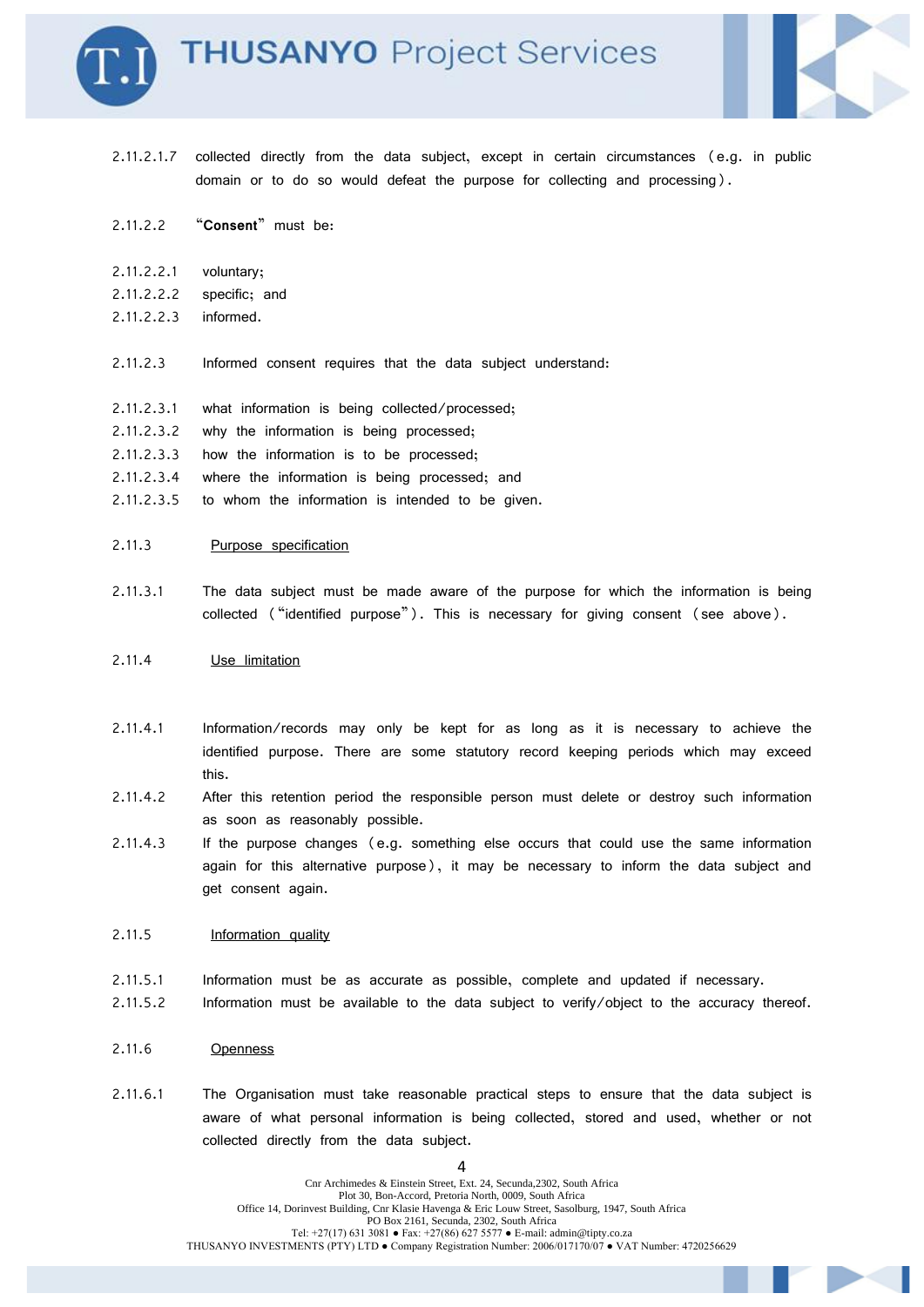



#### 2.11.7 Security safeguards

- 2.11.7.1 The organisation must secure the integrity and confidentiality of personal information und must take appropriate technical/organisational measure to prevent:
- 2.11.7.1.1 the loss of or damage to personal information; or
- 2.11.7.1.2 the unlawful access to or processing of personal information.
- 2.11.7.2 To do this, the organisation must:
- 2.11.7.2.1 identify all reasonable foreseeable internal and external risks to personal information held;
- 2.11.7.2.2 establish and maintain appropriate reasonable safeguards against the risks;
- 2.11.7.2.3 monitor the safeguards and regularly verify safeguards are effective; and
- 2.11.7.2.4 ensure safeguards are updated to respond to new risks or deficiencies in previous safeguards
- 2.11.7.3 The data controllers and data processors must operate under his/her authority from the information officer and treat all personal information as confidential.
- 2.11.7.4 Where there are reasonable grounds for suspecting a breach of data security, the responsible person must notify the Regulator and the data subject.
- 2.11.8 Data subject participation
- 2.11.8.1 Any person who can positively identify themselves is entitled to access their own personal information.
- 2.11.8.2 A data subject has the right to correct or amend any of their personal information that may be inaccurate, misleading or out of date.

#### 2.12 **What steps should be taken to comply?**

- 2.12.1 An audit should be conducted of the following:
- 2.12.1.1 what personal information is held?
- 2.12.1.2 where the personal information is being held?
- 2.12.1.3 by whom is the personal information being held?
- 2.12.2 Establish what personal information is being collected in one place and being transferred to another.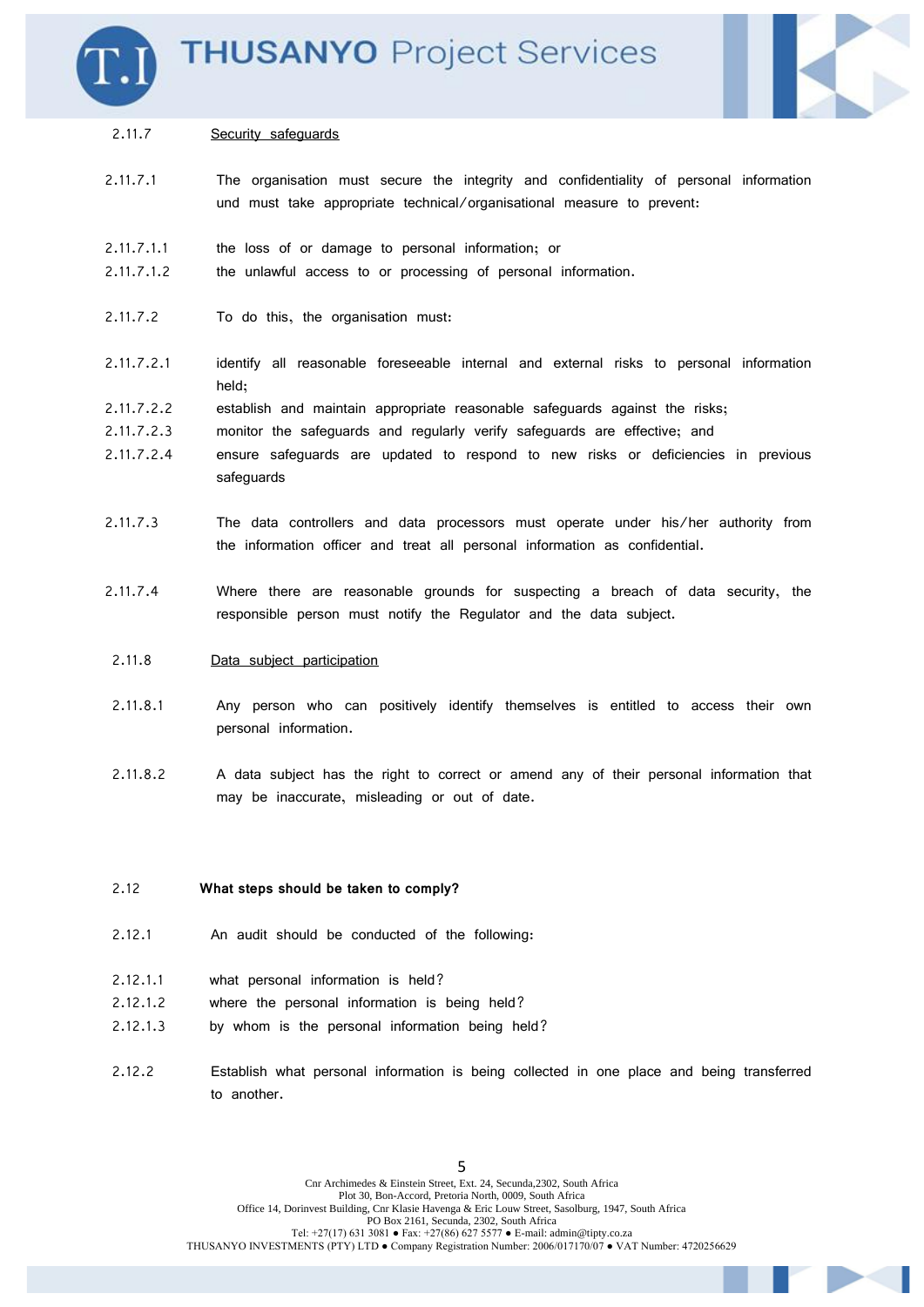

# **THUSANYO Project Services**



- 2.12.3 Review privacy statements, email indemnity, supplier or other standard terms and conditions, engagement letters, employee letters of appointment and third-party agreements that will process personal information of your clients or customers.
- 2.12.4 Develop organisation wide standard data protection policies and protocols, and if in place already in place, review such policies and protocols.
- 2.12.5 Review IT outsourcing contracts and arrangements.
- 2.12.6 Review data collecting activities (completion of forms etc).
- 2.12.7 Appoint an information officer for POPI and PAIA purposes.
- 2.12.8 Provide training to staff.

#### 2.13 **Details of Information Officer and Deputy Information Officer**

2.13.1 The details of the Organisation's Information Officer and Deputy Information Officer are as follows:

| <b>Information Officer</b>        | Tain Tarrant                     |
|-----------------------------------|----------------------------------|
| <b>Address</b>                    | 9 Einstein Street, Secunda, 2302 |
| <b>Telephone Number</b>           | 017 631 3081                     |
| $E$ -mail                         | tain@tipty.co.za                 |
| <b>Deputy Information Officer</b> | Elruchke Kozma                   |
| <b>Address</b>                    | 9 Einstein Street, Secunda, 2302 |
| <b>Telephone Number</b>           | 017 631 3081                     |
| $E$ -mail                         | elruchke@tipty.co.za             |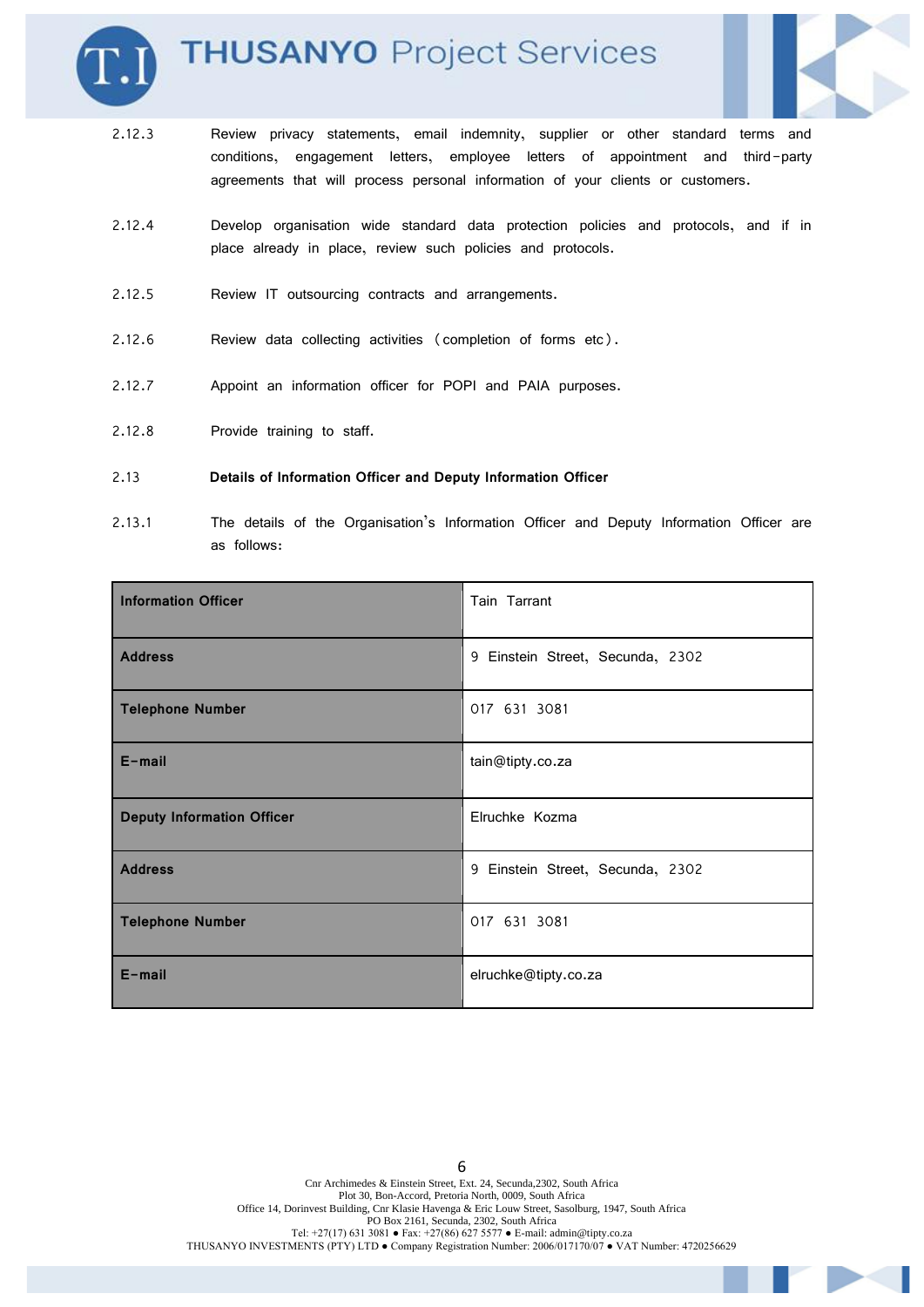

#### 3 **PERSONAL INFORMATION COLLECTED**

3.1 Section 9 of the Act states that "**Personal Information**" may only be processed if, given the purpose for which it is processed, it is adequate, relevant and not "**excessive**."

## 3.2 The Organisation collects and processes client's personal information for the following reasons:

- 3.2.1 to provide such temporary or permanent recruitment services as may from time to time be requested;
- 3.2.2 to make such statutory payments on behalf of third parties as may from time to time be required;
- 3.2.3 to communicate with clients;
- 3.2.4 confirming, verifying and updating client details;
- 3.2.5 internal HR purposes; and
- 3.2.6 in connection with and to comply with legal and regulatory requirements or when it is otherwise allowed by law.
- 3.3 The type of information will depend on the need for which it is collected and will be processed for that purpose only.
- 3.4 Whenever possible, the Organisation will inform the client as to the information required and the information deemed optional.
- 3.5 The Organisation also collects and processes the client's personal information for marketing purposes in order to ensure that our products and services remain relevant to our clients and potential clients.
- 3.6 The Organisation aims to have agreements in place with all product suppliers and thirdparty service providers to ensure a mutual understanding with regard to the protection of the client's personal information. The Organisation suppliers will be subject to the same regulations as applicable to the Organisation.
- 3.7 With the client's consent, the Organisation may also supplement the information provided with information the Organisation receives from other providers in order to offer a more consistent and personalized experience in the client's interaction with the Organisation. For purposes of this Policy, clients include potential and existing clients.

#### 4 **THE USE OF PERSONAL INFORMATION**

4.1 The Client's personal information will only be used for the purpose for which it was collected as set out in more detail under clause 3.2 and as agreed to.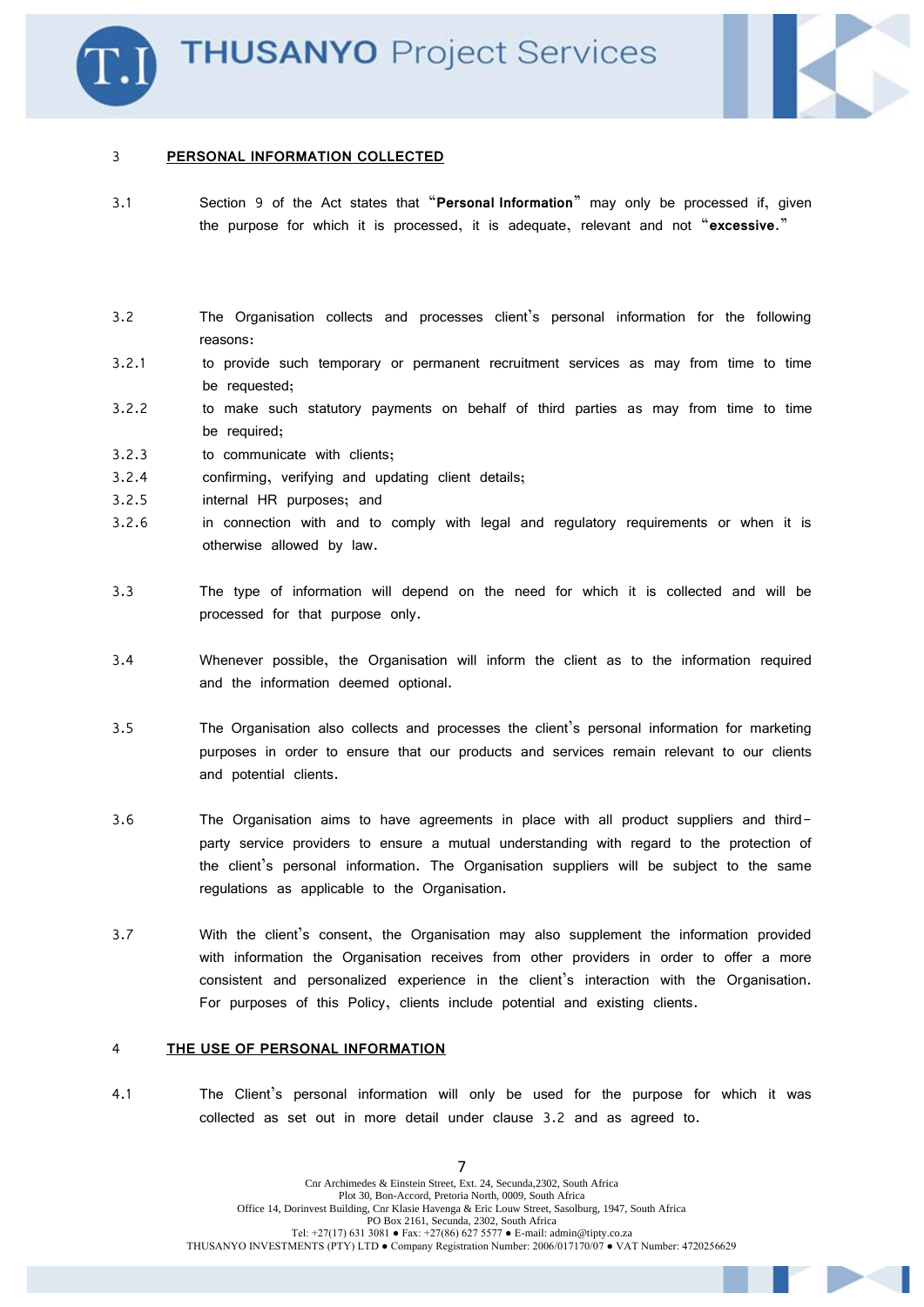# **THUSANYO Project Services**



According to section 10 of the Act, personal information may only be processed if certain conditions, listed below, are met along with supporting information for the Organisation processing of Personal Information:

4.2.1 the client's consent to the processing: - consent is obtained from clients during the introductory, appointment and needs analysis stage of the relationship;

the necessity of processing: in order to conduct an accurate analysis of the client's needs; 4.2.14.2.2 processing complies with an obligation imposed by law on the Organisation;

4.2.24.2.3 to conduct an affordability assessment if applicable;

4.2.34.2.4 processing protects a legitimate interest of the client; or

4.2.44.2.5 processing is necessary for pursuing the legitimate interests of the Organisation or of a third party to whom information is supplied.

#### 5 **DISCLOSURE OF PERSONAL INFORMATION**

- 5.1 The Organisation may disclose a client's personal information to any of the Organisation subsidiaries, joint venture companies and or approved product supplier or third-party service providers whose services or products clients elect to use. The Organisation has agreements in place to ensure compliance with confidentiality and privacy conditions.
- 5.2 The Organisation may also share client personal information with, and obtain information about clients from third parties for the reasons already discussed above.
- 5.3 The Organisation may also disclose a client's information where it has a duty or a right to disclose in terms of applicable legislation, the law, or where it may be deemed necessary in order to protect the Organisation rights.
- 5.4 All employees have a duty of confidentiality in relation to the Organisation and clients.
- 5.5 Information on clients: Our clients' right to confidentiality is protected in the Constitution and in terms of the Law. Information may be given to a third party if the client has consented in writing to that person receiving the information.
- 5.6 The Organisation views any contravention of this policy very seriously and employees who are guilty of contravening the policy will be subject to disciplinary procedures, which may lead to the dismissal of any guilty party.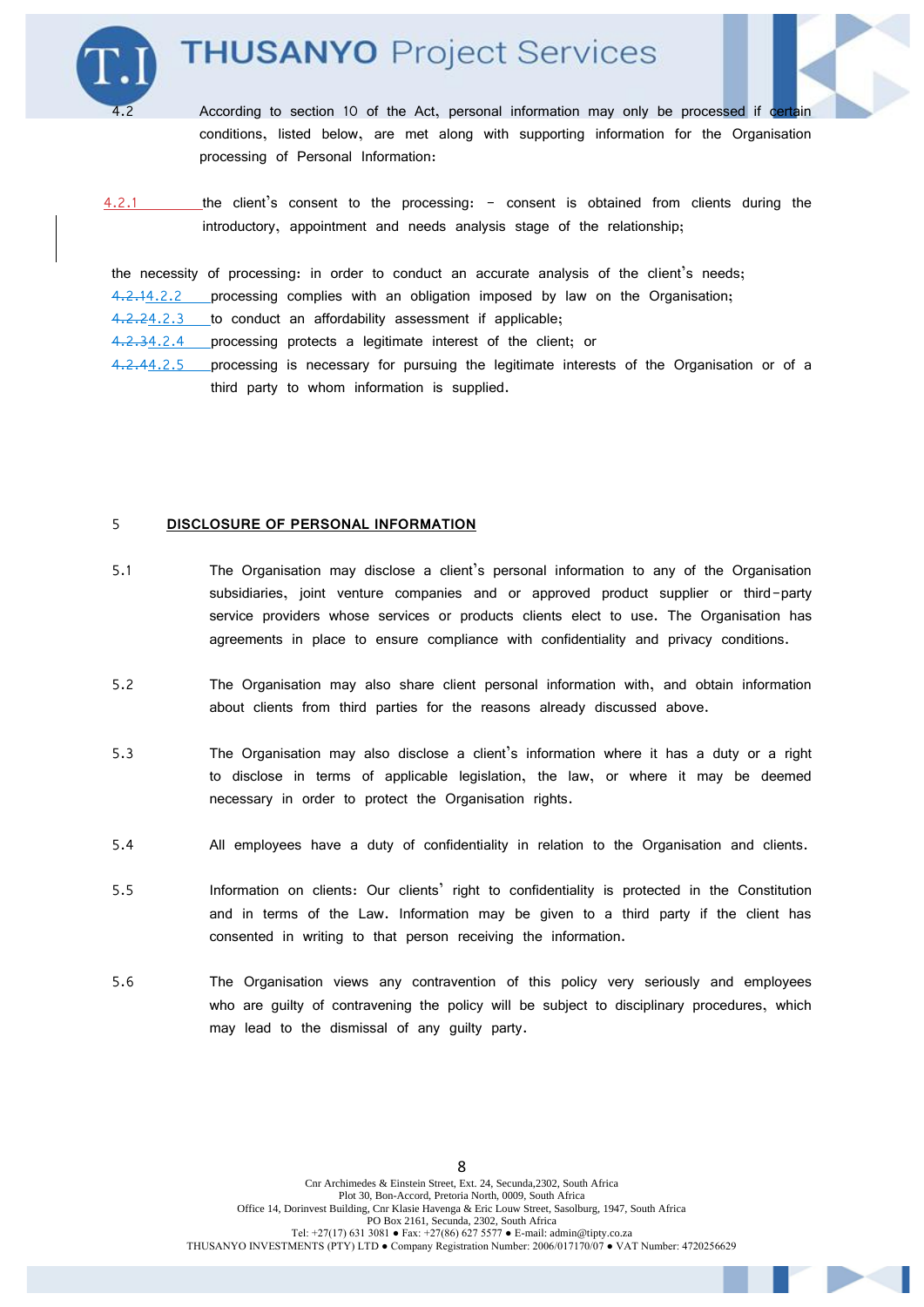

### 6 **SAFEGUARDING PERSONAL INFORMATION**

- 6.1 It is a requirement of the Act to adequately protect personal information. The Organisation will continuously review its security controls and processes to ensure that personal information is properly safeguarded.
- 6.2 The Organisation Information Officer is responsible for the compliance of the conditions of the lawful processing of personal information and other provisions of the Act. The Information Officer will be assisted by Deputy Information Officer/s.
- 6.3 This policy has been put in place throughout the Organisation and training on this policy and the Act has already taken place and will continue to be conducted by the Organisation.
- 6.4 Each new employee will be required to sign an Employment Contract containing relevant consent clauses for the use and storage of employee information, or any other action so required, in terms of the Act.
- 6.5 Every employee currently employed within the Organisation will be required to sign an addendum to their Employment Contracts containing relevant consent clauses for the use and storage of employee information, or any other action so required, in terms of the Act.
- 6.6 All the Organisation electronic files or data are backed and stored off site.
- 6.7 The Organisation product suppliers, insurers and other third-party service providers will be required to sign a service level agreement guaranteeing their commitment to the Protection of Personal Information; this is however an ongoing process that will be evaluated as needed.

## 7 **CORRECTION OF PERSONAL INFORMATION**

- 7.1 Clients have the right to access the personal information the Organisation holds about them. Clients also have the right to ask the Organisation to update, correct or delete their personal information on reasonable grounds. Once a client objects to the processing of their personal information, the Organisation may no longer process said personal information.
- 7.2 The Organisation will take all reasonable steps to confirm its clients' identity before providing details of their personal information or making changes to their personal information.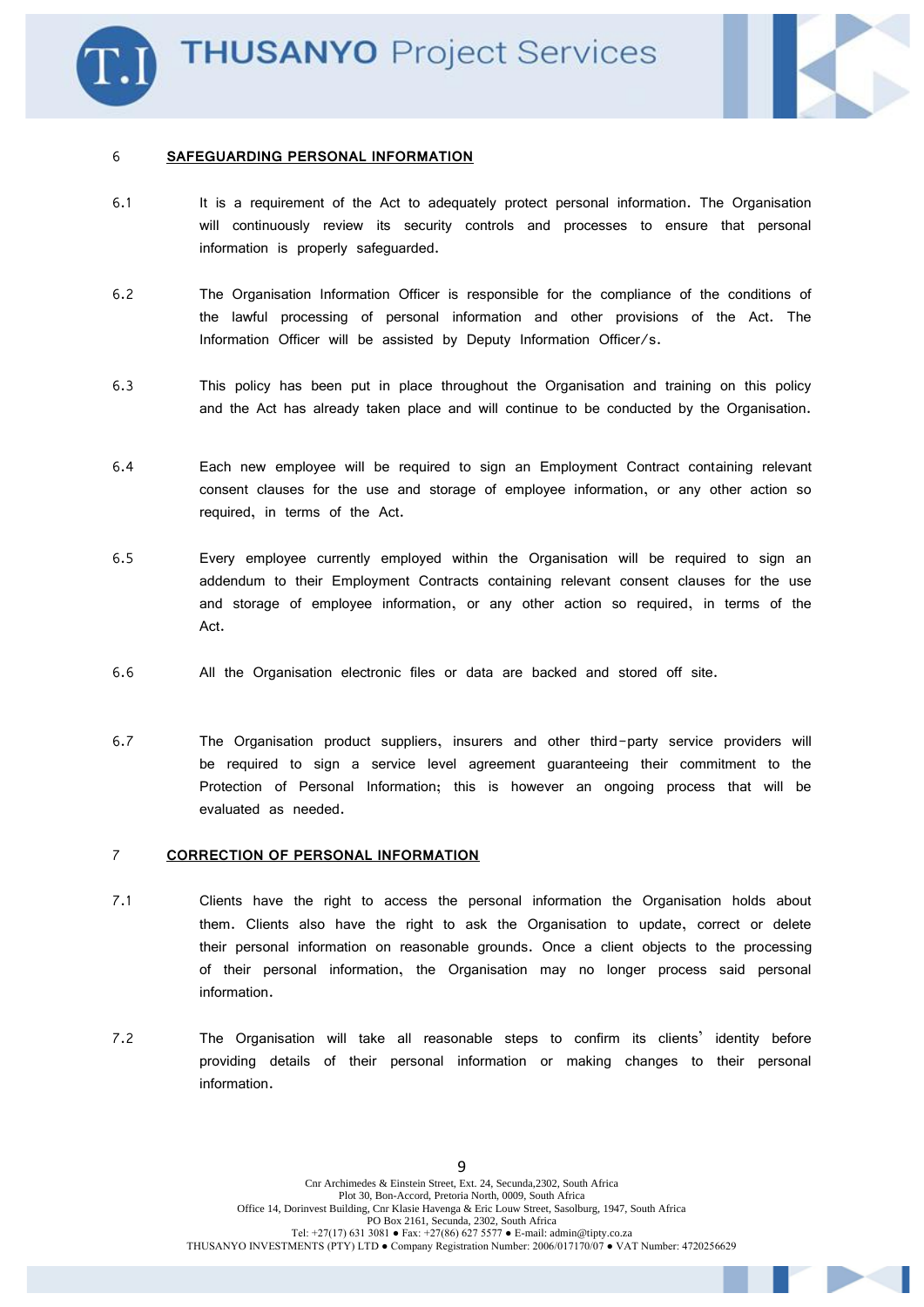

#### 8 **AMENDMENTS TO THIS POLICY**

Amendments to, or a review of this Policy, will take place on an ad hoc basis or at least once a year.

#### 9 **ACCESS TO DOCUMENTS**

- 9.1 All company and client information must be dealt with in the strictest confidence and may only be disclosed, without fear of redress, in the following circumstances:
- 9.1.1 where disclosure is under compulsion of law;
- 9.1.2 where there is a duty to the public to disclose;
- 9.1.3 where the interests of the Organisation require disclosure; or
- 9.1.4 where disclosure is made with the express or implied consent of the client.

#### 10 **REQUESTS FOR THE ORGANISATION INFORMATION**

- 10.1 This is dealt with in terms of the Promotion of Access to Information Act, 2 of 2000 ("PAIA"), which gives effect to the constitutional right of access to information held by the State or any person (natural and juristic) that is required for the exercise or protection of rights. Private bodies, like the Organisation, must however refuse access to records if disclosure would constitute an action for breach of the duty of secrecy owed to a third party.
- 10.2 In terms hereof, requests must be made in writing on the prescribed form to the Information Officer in terms of PAIA. The requesting party has to state the reason for wanting the information and has to pay a prescribed fee.
- 10.3 The Organisation's manuals in terms of PAIA, which contains the prescribed forms and details of prescribed fees, is available from the Organisation.
- 10.4 Confidential company and/or business information of the Organisation may not be disclosed to third parties as this could constitute industrial espionage. The affairs of the Organisation must be kept strictly confidential at all times.

#### 11 **RETENTION OF DOCUMENTS**

11.1 Hard Copy - The statutory periods for the retention of documents are as per the Law. These are available on request.

10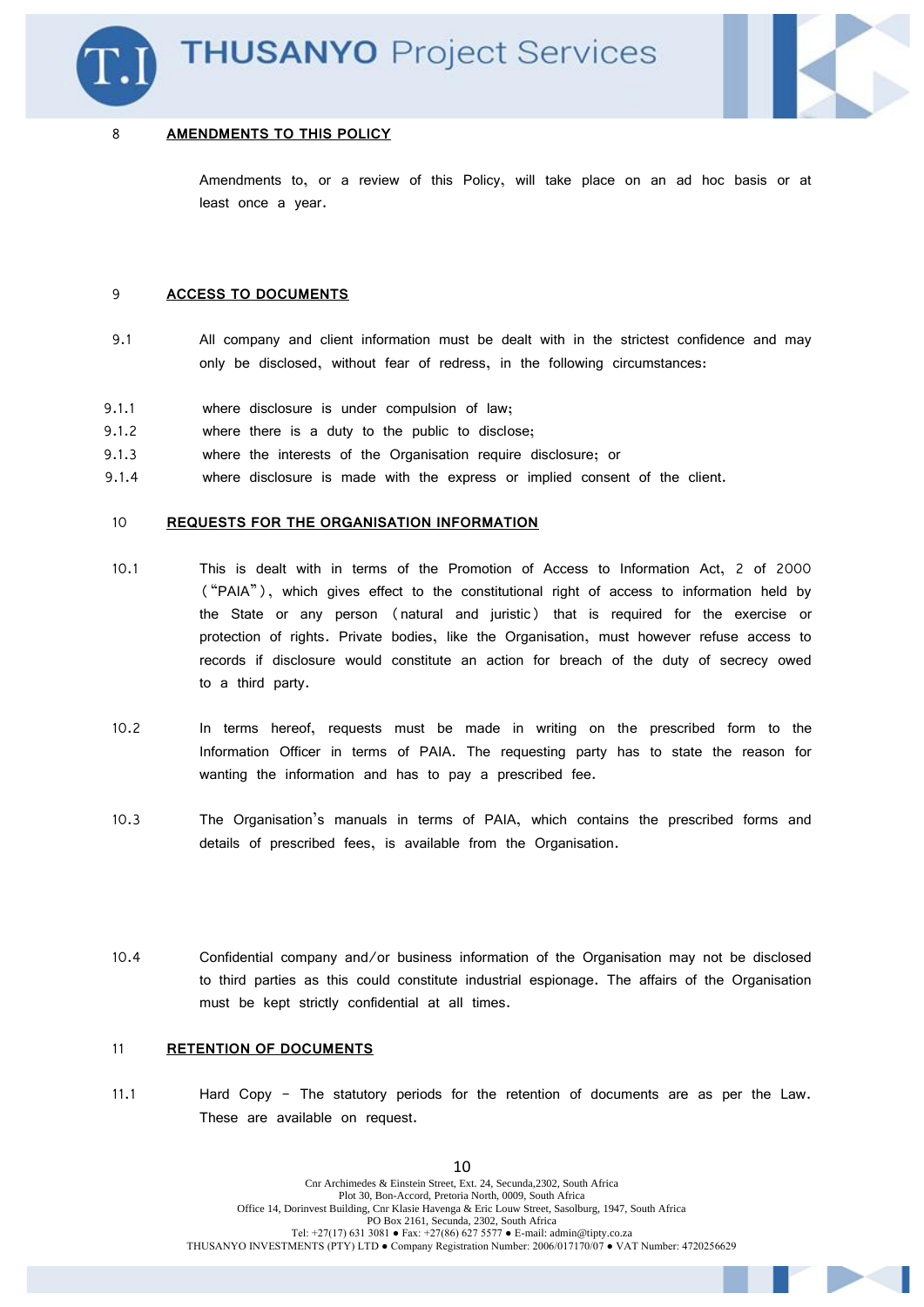**THUSANYO Project Services** 



- 11.2 Electronic Storage The internal procedure requires that electronic storage of information: important documents and information must be referred to and discussed with IT who will arrange for the indexing, storage and retrieval thereof. This will be done in conjunction with the departments concerned.
- 11.3 Scanned documents: If documents are scanned, the hard copy must be retained for as long as the information is used or for 1 year after the date of scanning, with the exception of documents pertaining to personnel. Any document containing information on the written particulars of an employee, including: employee's name and occupation, time worked by each employee, remuneration and date of birth of an employee under the age of 18 years; must be retained for a period of 3 years after termination of employment.
- 11.4 Section 51 of the Electronic Communications Act No 25 of 2005 requires that personal information and the purpose for which the data was collected must be kept by the person who electronically requests, collects, collates, processes or stores the information and a record of any third party to whom the information was disclosed must be retained for a period of 1 year or for as long as the information is used.
- 11.5 It is also required that all personal information which has become obsolete must be destroyed.

#### 12 **DESTRUCTION OF DOCUMENTS**

- 12.1 Documents may be destroyed after the termination of the retention period specified in terms of the Law. Registration will request departments to attend to the destruction of their documents and these requests shall be attended to as soon as possible.
- 12.2 Each department is responsible for attending to the destruction of its documents, which must be done on a regular basis. Files must be checked in order to make sure that they may be destroyed and also to ascertain if there are important original documents in the file. Original documents must be returned to the holder thereof, failing which, they should be retained by the Organisation pending such return.
- 12.3 After completion of the process in clause 12.2 above, the General Manager of the department shall, in writing, authorise the removal and destruction of the documents in the authorisation document. These records will be retained by the Organisation.
- 12.4 The documents are then made available for collection by the removers of the Organisation's documents, who also ensure that the documents are shredded before disposal. This also helps to ensure confidentiality of information.
- 12.5 Documents may also be stored off-site, in storage facilities approved by the Organisation.